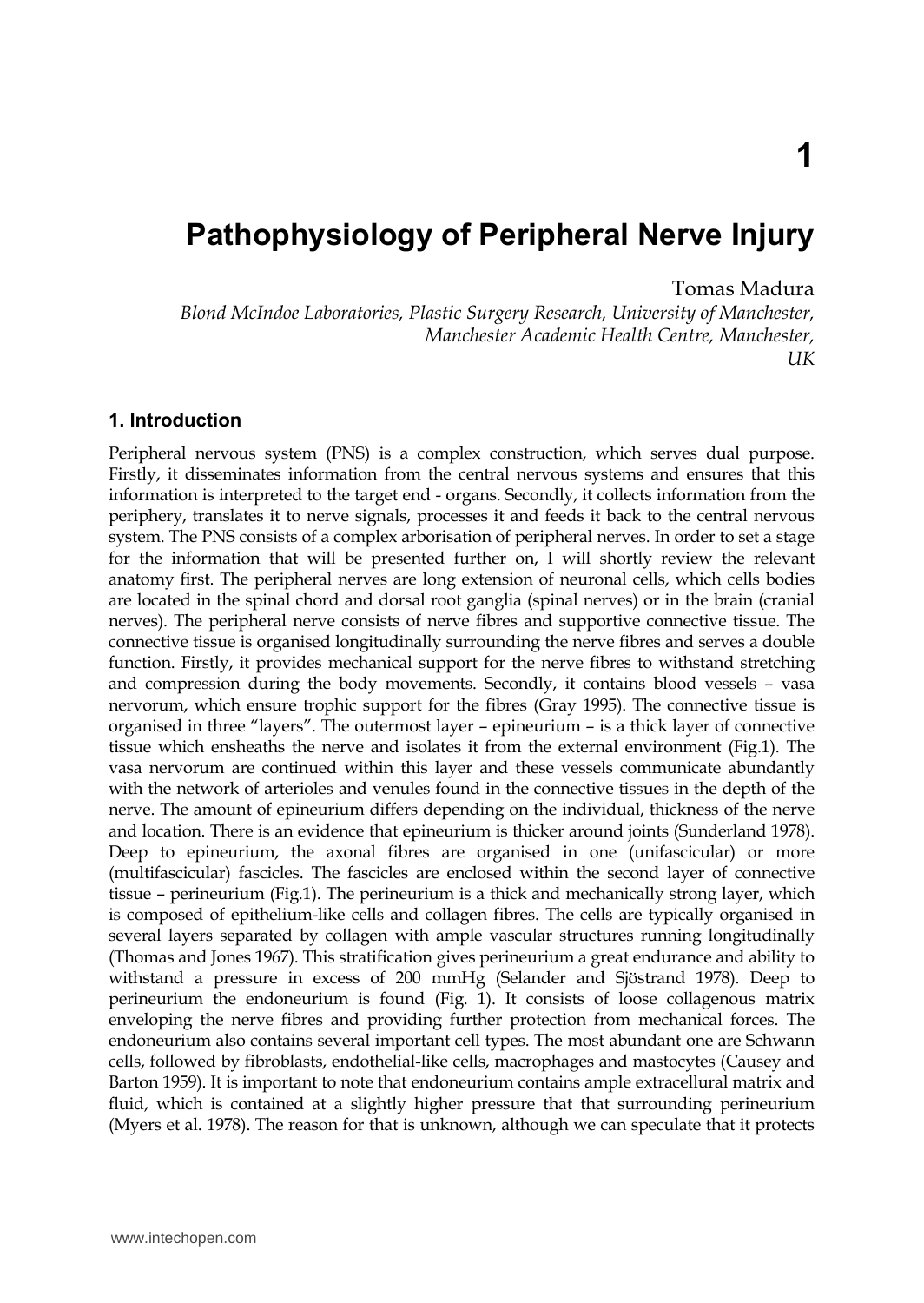endoneurial space from possible contamination by toxic substances external to the epineural space.



Fig. 1. Ultrastructure of the peripheral nerve.

- (a) Toluidine blue stained transverse section through peripheral nerve of rat.
- (b) Detail on thick epineurium enveloping the nerve
- (c) Detail on area with peri- and endoneurium.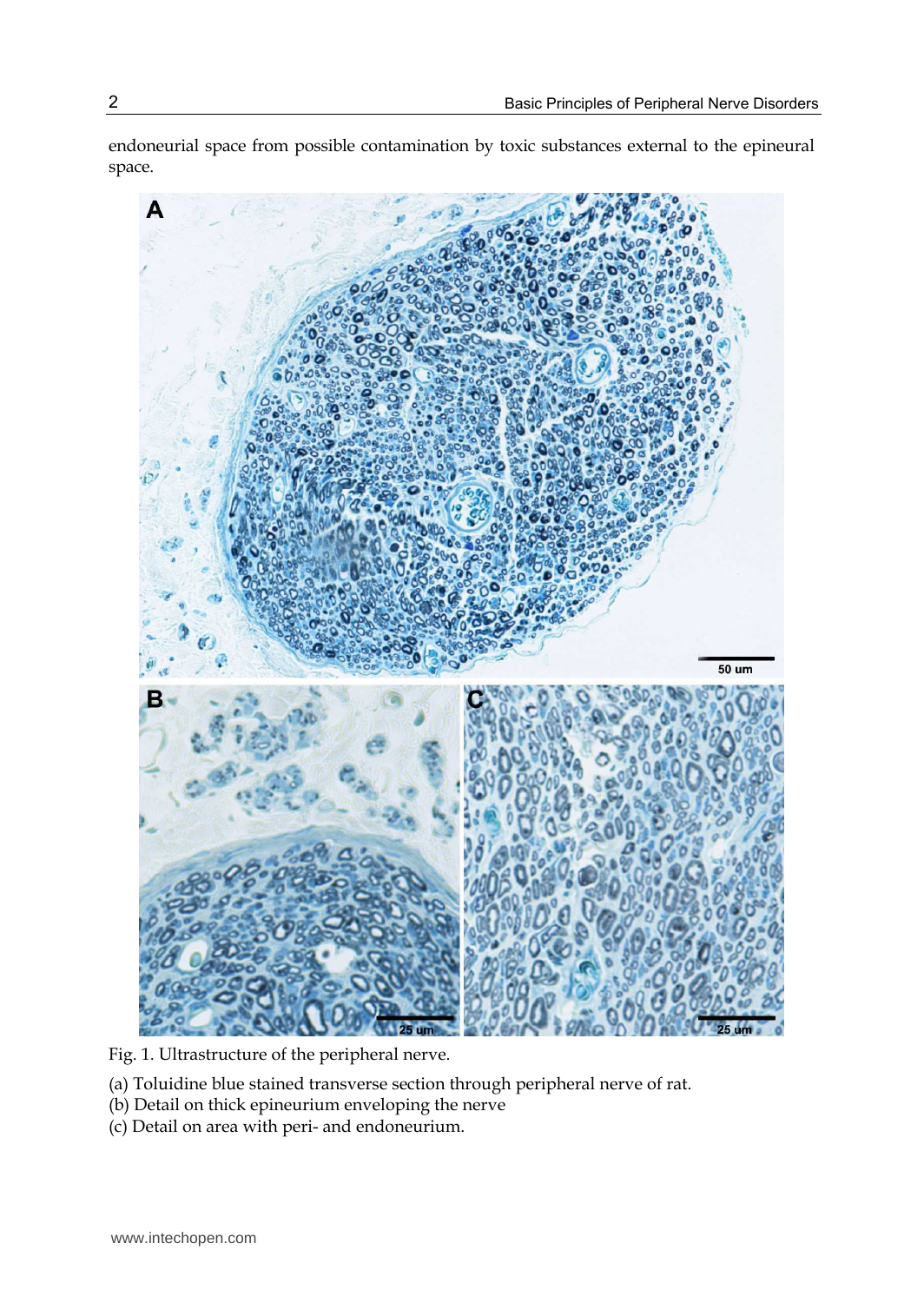When talking about the injury to the nervous system, it is essential to consider all parts of this system and also end organs, which are dependent on it. Thus, this review will focus separately on neural cells, sensory organs and muscle.

#### **1.1 Response of the neural cells**

The damage to the neural cells is the most obvious consequence of the injury to the peripheral nerve. As mentioned above, the nerve is essentially a multi-strand cord-like structure, which keeps the nerve fibres organised and protected from the external forces. With the cell bodies being located in the spinal cord and dorsal root ganglia, all the injuries to the nerves are happening at the level of cellular processes – axons. Perhaps the only exception to this statement is roots avulsion from spinal cord, for example during brachial plexus injury. The nerve injury divides neurons into a part, which is proximal and a part, which is distal to the injury site. These two parts differ significantly from each other, as far as the reaction to the injury is concerned.

#### **1.1.1 Distal to the injury site (Wallerian degeneration)**

More than 160 years have passed since the first report describing the reaction of distal nerve stump to axotomy. The original work was performed by Augustus Waller and was presented to the Royal Society of London in 1850. Waller was studying injuries to glossopharyngeal and hypoglossal nerves in frogs. It is obligatory to quote an excerpt from his original report here (Waller 1850):

"During the four first days, after section of the hypoglossal nerve, no change is observed in its structure. On the fifth day the tubes appear more varicose than usual, and the medulla (term used to describe axons) more irregular. About the tenth day medulla forms disorganized, fusiform masses at intervals, and where the white substance of SCHWANN cannot be detected. These alterations, which are most evident in the single tubules, may be found also in the branches. After twelve or fifteen days many of the single tubules have ceased to be visible, their granular medulla having been removed by absorption. The branches contain masses of amorphous medulla."

This process of disintegration of distal axonal stump after injury is termed Wallerian degeneration. It is a recognized consequence of a mechanical (but not only) insult to the nerve. Wallerian degeneration starts almost immediately after axotomy and lasts 3 – 6 weeks (Geuna et al. 2009). The first sign is disintegration of axons, which starts during first 24 to 48 hours (Stoll et al. 1989). The beginning of this process is characterised by granulation within axoplasma caused by proteolysis of microtubules and neurofilaments (Lubińska 1982, Schlaepfer 1977). This is caused by a rapid activation of axoplasmatic proteolyses, which occurs as a response to intracellular calcium influx (George, Glass, and Griffin 1995, Schlaepfer and Bunge 1973). An early activation of ubiquitin-proteasome system has been also shown to play an important role here (Ehlers 2004). Among all the cytoskeletal structures, the microtubules are thought to disintegrate first (Watts, Hoopfer, and Luo 2003, Zhai et al. 2003). The loss of microtubular structures then leads to impediment of axonal transport and further accelerates the degeneration process. The disintegration of neurofilaments follows shortly and is usually completed within 7 – 10 days. During this time, the partially disrupted neurofilaments can be detected in the axoplasma only to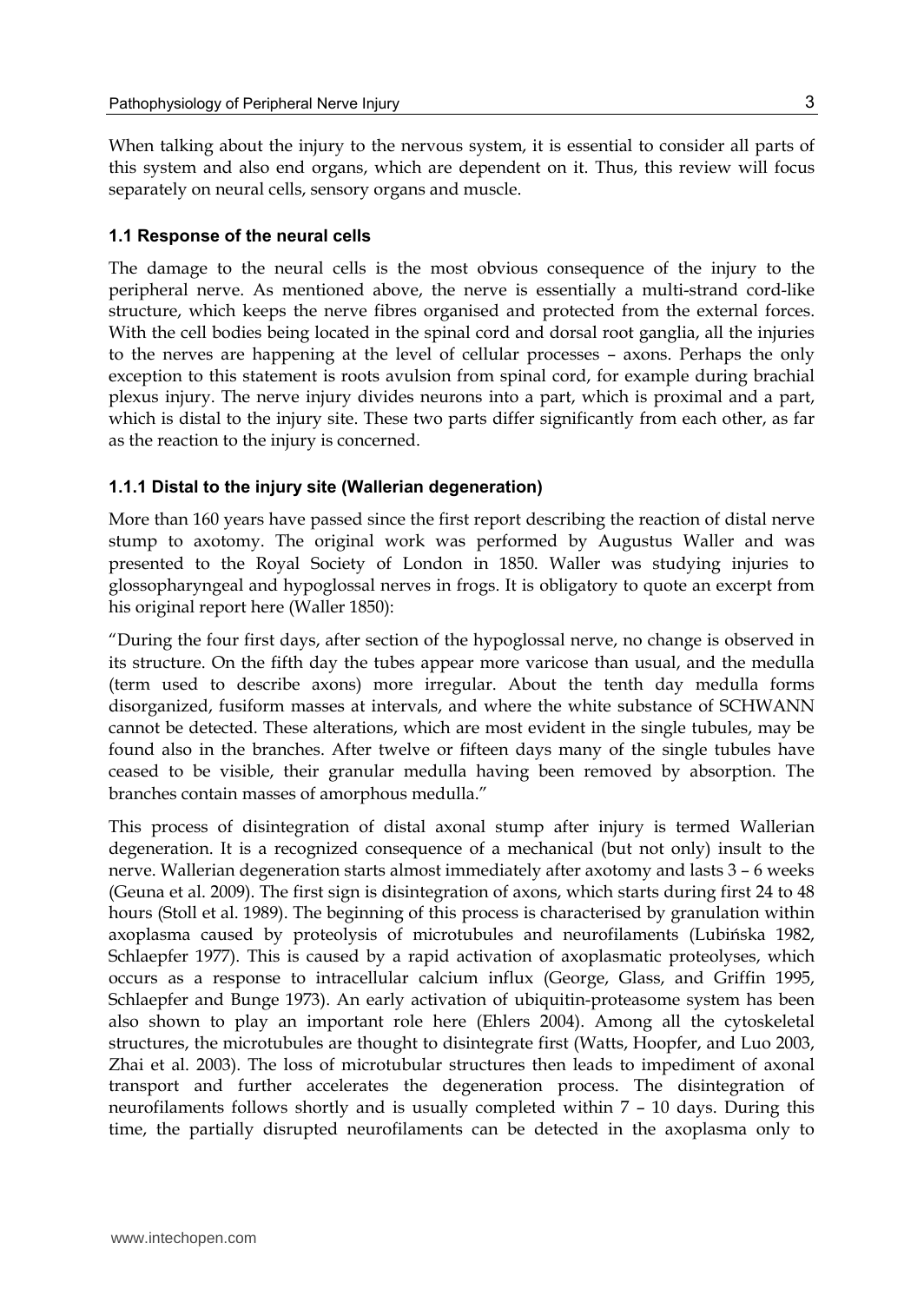completely disappear shortly afterwards. One more important point, which needs to be made, is the direction of the Wallerian degeneration. It seems that the process is bidirectional. It starts in the zone just below the injury and progresses distally while at the same time starts at the distal axonal termini (Waxman 1995). Despite the very brisk initiation of degenerative changes, the distal nerve stump preserves its excitability for a considerable period of time. When the transacted axons are stimulated distal to the injury zone, it is often possible to record nerve potentials for up to 10 days. Therefore, it is very important for this period of refractory excitability to finish, before accurate estimate of the nerve injury extent can be made by electrophysiological methods.

The processes, which we have discussed so far, were limited to the axon and its inherent ability to degenerate after injury. To have the full picture of the Wallerian degeneration, we also need to talk about other cells, which participate and play an integral role in it. In particular, the role of Schwann cells and macrophages is critical for the Wallerian degeneration to take place. The Schwann cells are very sensitive to the loss of contact with axon. In case of dennervation, the Schwann cells change from "supportive" to "reactive" phenotype. They stop producing myelin (LeBlanc and Poduslo 1990). The continuing proliferation of Schwann cells leads to formation of Bands of Bungers, which purpose is thought to be guidance of the regrowing axons (further discussed in the regeneration subchapter) (Liu, Yang, and Yang 1995). It seems that this phenotypic switch is, at least partly, a response to neuregulin secretion from the transacted axons (Esper and Loeb 2004). Activated Schwann cells were found to secret a wide range of immunologically active substances. In particular, Interleukin (IL) -1B, IL - 6, IL - 10 and Leukaemia Inhibitory Factor (LIF) were detected abundantly at the injury site in the first few days after injury (Bolin et al. 1995, Jander et al. 1996, Jander and Stoll 1998, Kurek et al. 1996). These substances are responsible for attracting immune cells into the distal nerve stump and orchestrating their function. It was shown, that in the first two days after nerve injury macrophages and T cells start to infiltrate injury zone, which culminates in infiltration of the entire distal stump by day 4 (Brück 1997, Perry, Brown, and Gordon 1987). They are responsible for phagocytosis of the axonal debris and myelin sheaths residua released from the disintegrating axons and thus finishing the breakdown and elimination of axons.

#### **1.1.2 Proximal to the injury site (proximal end degeneration)**

The immediate consequence of axotomy is partial retraction of the proximal stump (Cajal 1928) leaving empty endoneurial tubes lined by Schwann cells. The distance to which the proximal stump retracts is usually one or two nodes of Ranvier, but that depends on severity and character of injury. Within the same timeframe the injured axons also seal their injured axolemma to prevent axoplasma leakage. Shortly after retraction and as early as hours after axotomy, the proximal stump starts to produce regenerative sprouts (McQuarrie 1985, Meller 1987, Friede and Bischhausen 1980). While these sprouts are forming the cut tip of the axon swells up, containing endoplasmatic reticulum, mitochondria and microtubules. This swelling contains products accumulating in the tip of the stump because of disrupted anterograde axonal transport. One important event happening in the area of the swelling is reorganisation of microtubular cytoskeleton. In the normal axon the microtubules are organised longitudinally and all point distally along the axon. After axotomy the arrangement of microtubules changes and they point against each other (Erez et al. 2007).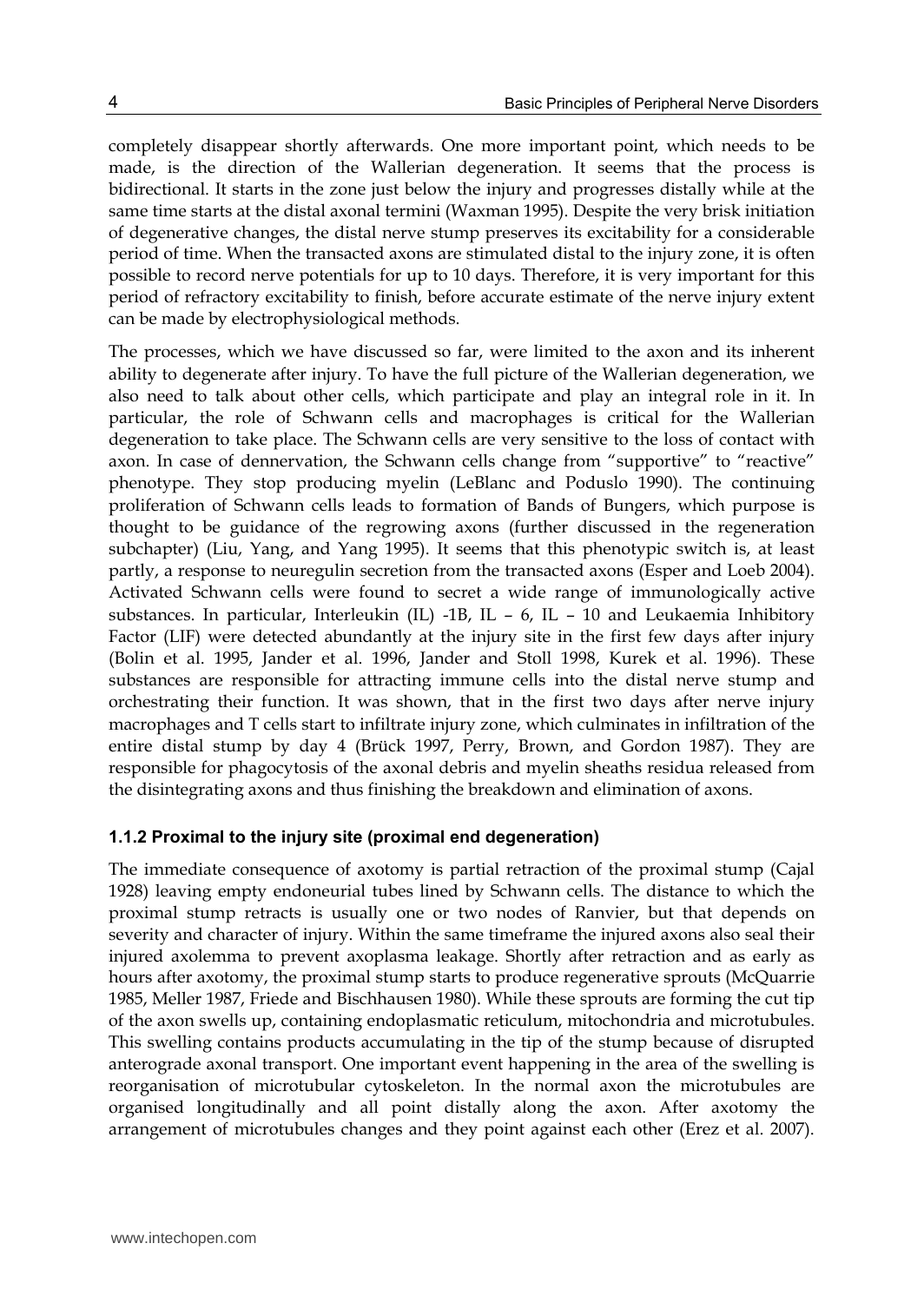This swelling is very probably giving the basis for development of axonal end-bulbs, which occurs within 24 – 48 hours after the injury. The relation between axonal endbulb and axonal growth cone remains not fully understood (Goldberg, Frank, and Krayanek 1983). A recent report suggests that depending on the local environment, the injured axons either form regenerative growth cones or incompetent endbulbs (Kamber, Erez, and Spira 2009). The successful formation of the growth cone is the ultimate goal of the proximal nerve stump, as this will be the starting point of the nerve regeneration (see below).

#### **1.1.3 Cell body response**

The neurons, which axons were injured and ended up in Wallerian degeneration have lost a substantial part of their cellular mass. Although we expect them to re-grow their lost parts and re-establish the functional connection with their end organ, the situation is not always so favourable. It seems, that the outcome is influenced by location of the lesion in relation to cell body, type of neuron, physical age and local availability of trophic factors. The most extreme outcome of nerve axotomy is cellular death of the injured neuron. The proportion of neuronal cell death in dorsal root ganglia after sciatic nerve lesion in rodents has been reported to be 10 – 30 % (Ygge 1989, Groves et al. 1997). The number is much lower in motoneurons, where no significant neuronal death has been observed (Vanden Noven et al. 1993). However, the situation is dramatically different if the nerve (or ventral root) has been avulsed from the spinal chord. In this case the motoneuronal death can be as high as 80% (Martin, Kaiser, and A C Price 1999, Koliatsos et al. 1994).

There are several morphological changes in the surviving neurons after axotomy. The most obvious one is chromatolysis, which is dissolution of the Nissle substance (Cotman 1978, Kreutzberg 1995). The Nissle substance is a synonym for rough endoplasmatic reticulum containing mRNA, which has blue and dotty appearance on haematoxylin eosin stain. It is normally located in the centre of the neuron. The chromatolysis starts within hours of injury and peaks from 1 – 3 weeks. It usually resolves with reinnervation and the process is more prolonged and intensified if the distal reinnervation does not occur. The chromatolysis seamlessly continues either to regeneration or to neuronal death (Martin, Kaiser, and Price 1999). It is not entirely understood what makes the neuron to initiate chromatolysis. It seems that local synthesis of regulatory proteins on the axonal level and their linking to the dynein retrograde motor are at the start of the process (Hanz and Fainzilber 2006). Another early event after axotomy is swelling of the neuronal body and increase of nucleolar size. Later, the nucleus is displaced under the cell membrane and if the reinnervation does not occur, the neuron undergoes atrophy. One more important morphological change after neuronal injury is a reduction of dendritic arborisation. This dendritic retraction leads to a decrease of the number of synaptic connections of the injured neuron and to a functional isolation of it (Purves 1975, Brännström, Havton, and Kellerth 1992a). There is an evidence the motoneurones rebuild their dendritic complex following the reinnervation of target muscle (Brännström, Havton, and Kellerth 1992b). In contrast, in permanent axotomy this does not happen (Brännström, Havton, and Kellerth 1992a).

Apart from the morphological changes discussed so far, there is also a great shift on the functional cellular level. After axotomy, the surviving neurons switch from signal transmitter "program" to regenerative "program", or as Fu and Gordon put it from "signalling mode" to "growing mode" (Fu and T Gordon 1997). The survival of the cell and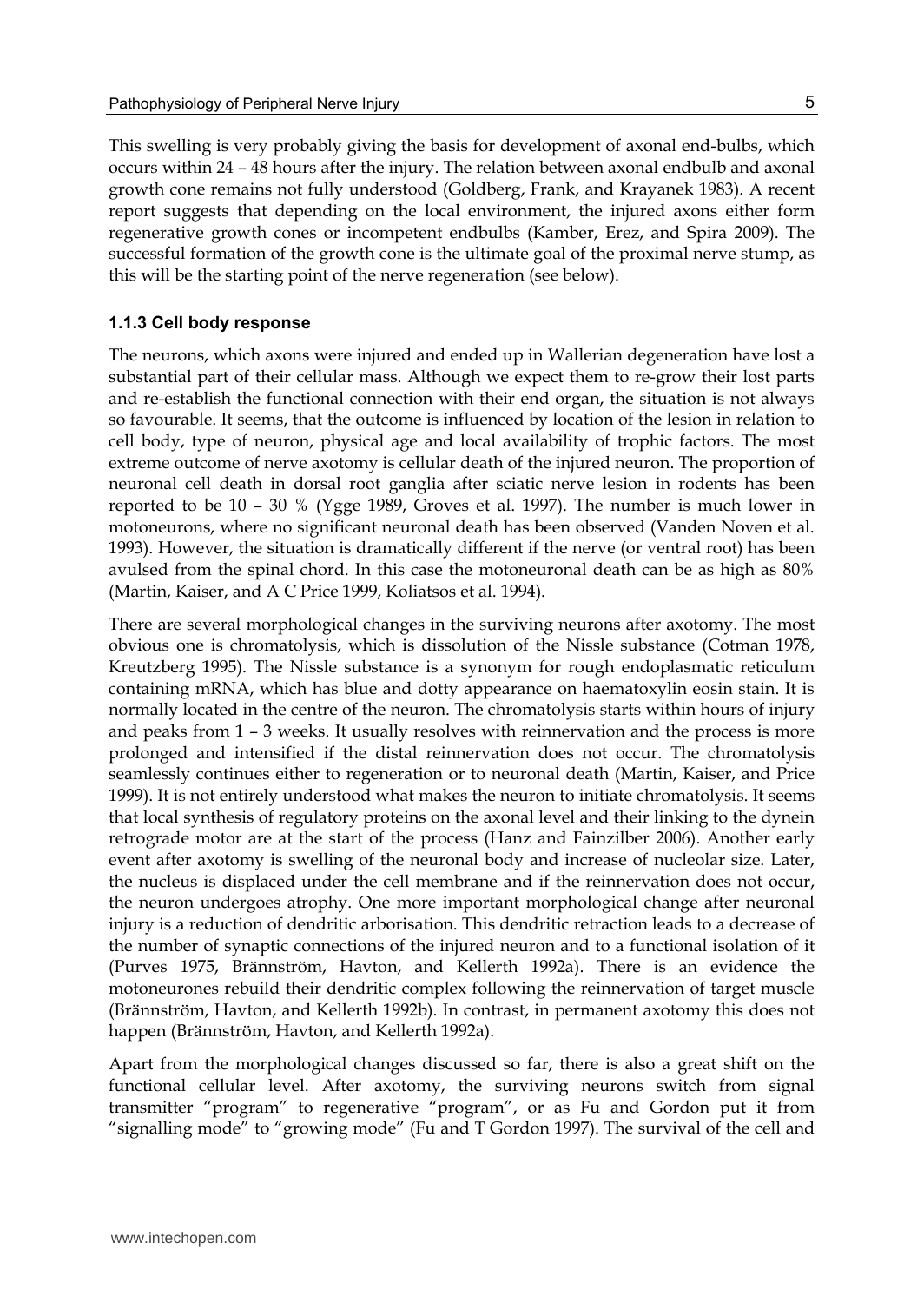the mode switch are the first critical steps taken by the neuron towards regeneration. The switch brings changes to protein expression levels in the way that signalling-associated proteins become downregulated and growth-associated proteins and structural components of the cell become upregulated. Gene expression studies have demonstrated changes in expression patterns of hundreds of genes - the function of many is still yet to be explored (Kubo et al. 2002, Bosse et al. 2006). There seems to be a similarity between these newly found expression patterns and protein expression in developing neurons during embryological development. A group of growth-associated proteins, such as GAP-43 (Skene et al. 1986), are upregulated during the axonal growth phase up to 100 times and then their expression drops down upon reinnervation (Karns et al. 1987, Skene et al. 1986). Also, the expression of cytoskeletal component genes follows the developmental pattern. The production of neurofilaments gets tuned down (Oblinger and Lasek 1988, Hoffman et al. 1987) whereas the production of tubulins steeply increases (Miller et al. 1989, Hoffman and Cleveland 1988). Following is the recapitulation of changes in gene expression in the most important gene categories (Navarro 2009). Upregulated genes include:

- Transription factors (c-fos, c-jun, ATF3, NF*k*B, CREB, STAT)
- Neurotrophic factors (NGF, BDNF, GDNF, FGF)
- Neurotrophic receptors (Trk, Ret, P75)
- Cytokines (TNF*a*, MCP1)
- Growth associated proteins (GAP43)

And the downregulated genes are:

- Neurofilaments
- Neurotransmitters
- Postsynaptic receptors

This is by no means an exhaustive list, but should serve only as a demonstration of the philosophy behind gene expression alteration following nerve injury.

# **1.2 Response of the end organs and connective tissues**

The multitude of functions that nerves fulfil is only possible because of a fine-tuned crosstalk between the nerve and its end organs. It is important to note here, that the nerve acts merely as an interface between the central nervous system and peripheral organs. Thus, for the nerve to function as intended it must be connected to the end organs. The end organs must not only function properly, but also have to effectively communicate with the nerve. After the nerve injury this co-dependent communication circuit gets disrupted. If we look at the nerve regeneration as a process of re-establishing this communication, we also need to consider the end organs and their reaction to the nerve injury. This will be in discussed in this subchapter.

# **1.2.1 Response of muscle**

Reaction of the muscle to the dennervation takes place on several levels. The dennervated muscle changes its structure and its electrophysiological and biochemical properties. It has not been fully explained why these changes occur. It is probably a mixture of inactivity and loss of trophic stimuli from the neurons (Midrio 2006). The principal structural change is atrophy of individual muscle fibres with loss of muscle weight. The weight may decrease to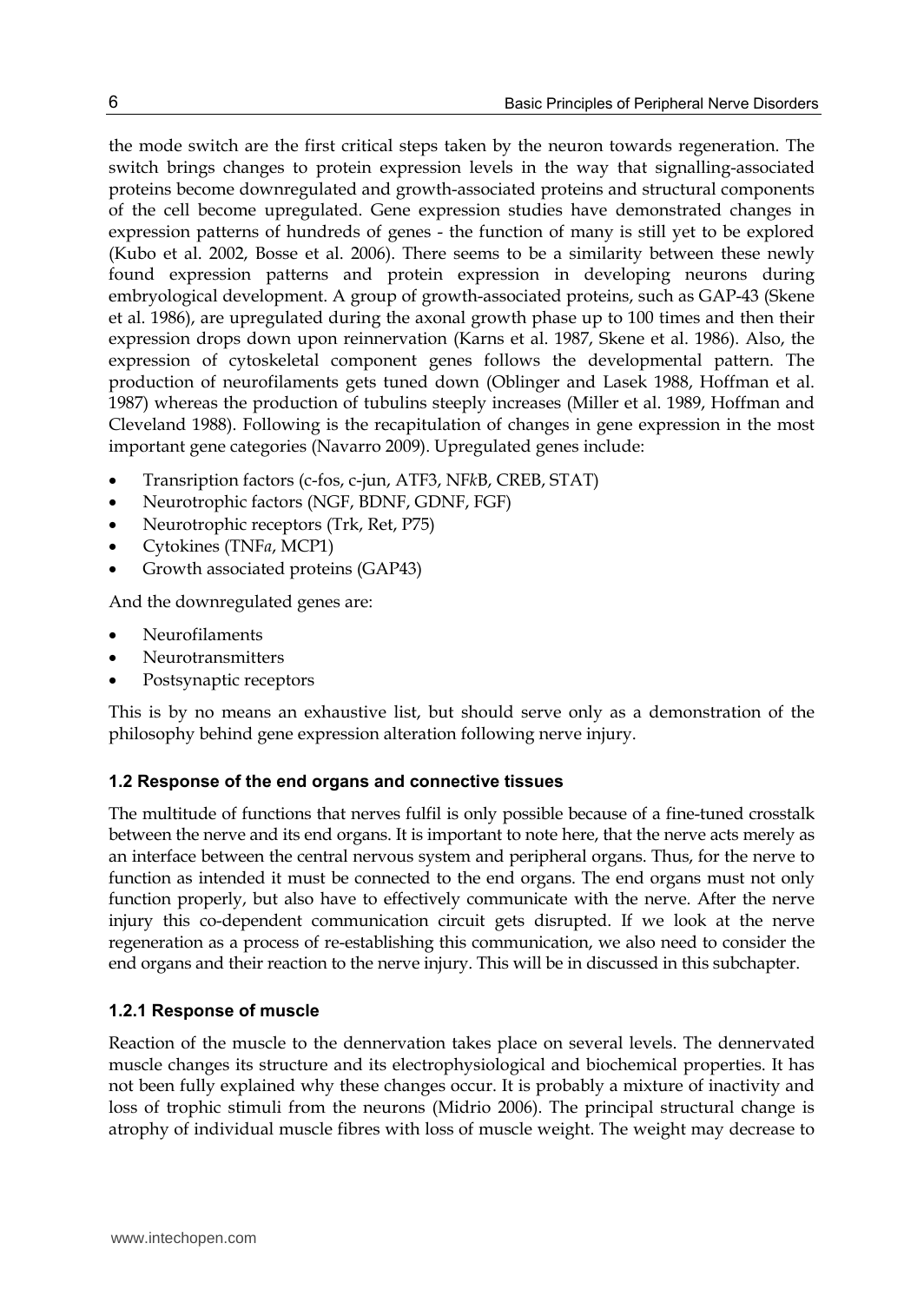as low as 30% of the muscle original weight (Fu and T Gordon 1995). Under light microscope the muscle fibres form nuclear knots, which are chains of nuclei with very little surrounding sarcoplasm. On ultrastructural level we can detect disruption of myofibrils and disorganisation of sarcomeres. Electrophysiological tests will show decline in Compound Muscle Action Potential (CMAP), which normally recovers with reinnervation. During regeneration the muscle motor units can significantly enlarge. This happens due to collateral sprouting, where one neuron will eventually innervate a higher number of motor plates then it did originally (Fu and T Gordon 1995). On biochemical level, the dennervated muscles show decreased uptake of glucose, impaired binding of insulin, decrease of intramuscular glycogen and also alteration of glycolytic enzymes (Burant et al. 1984, Donaldson, Evans, and Harrison 1986, DuBois and Max 1983).

#### **1.2.2 Response of sensory organs**

The response of the sensory organs is much less studied and understood than that of the muscle. A successful reinnervation of cutaneous sensory organs depends of a small subset of Schwann cells found at the terminal ending of neural fibres. The dennervation of the sensory organs results in the survival of these Schwann cells along with the capsular structures of sensory organs (Dubový and Aldskogius 1996), which are thought to guide the axonal regrowth towards their appropriate targets.

#### **2. Axonal regeneration after peripheral nerve injury**

As discussed above, the first wave of axonal sprouting occurs as soon as hours after axotomy (Fawcett and Keynes 1990, Mira 1984). The transected axons produce a great amount of terminal and collateral sprouts, which are progressing down the endoneurial tube while being in close contact with the Schwann cells (Nathaniel and Pease 1963, Haftek and Thomas 1968). This first wave of axonal sprouting is followed by a second wave about two days later (Cajal 1928, Mira 1984, Cotman 1978). It has been observed that axons may branch once they reach the distal stump, where one axon may give rise to several branches (Jenq, Jenq, and Coggeshall 1987, Bray and Aguayo 1974). The early regenerating axons are growing in the environment, which contains Schwann cells with their basal lamina, fibroblasts, collagen, immunocompetent cells and axonal debris from degenerating axons. The Schwann cells and their basal lamina play a crucial and indispensable role in the nerve regeneration. It was shown that if the Schwann cells are not present in the distal stump, the regeneration occurs very slowly. This is only thanks to a support of the Schwann cells migrating from the proximal stump and accompanying the regenerating axons (Gulati 1988, Hall 1986a). If the migration of the Schwann cells into the distal nerve stump is prohibited (such as by a cytotoxic agent), the axons fail to regenerate completely (Hall 1986b). As mentioned above, the Schwann cells react swiftly to the loss of axonal contact by proliferation and assisting in breaking down the myelin sheaths. While multiplying, they also migrate and align themselves into longitudinal columns called bands of Bungner (Waxman 1995, Duce and Keen 1980, Lundborg et al. 1982). The bands of Bungner are physical guides for regenerating axons. The axons first grow through the injury zone and then into the bands of Bungner. In order for the regeneration outcome to achieve the preinjury state, the axons should ideally grow back into their corresponding columns. However, the studies on early behaviour of regenerating axons showed that this is not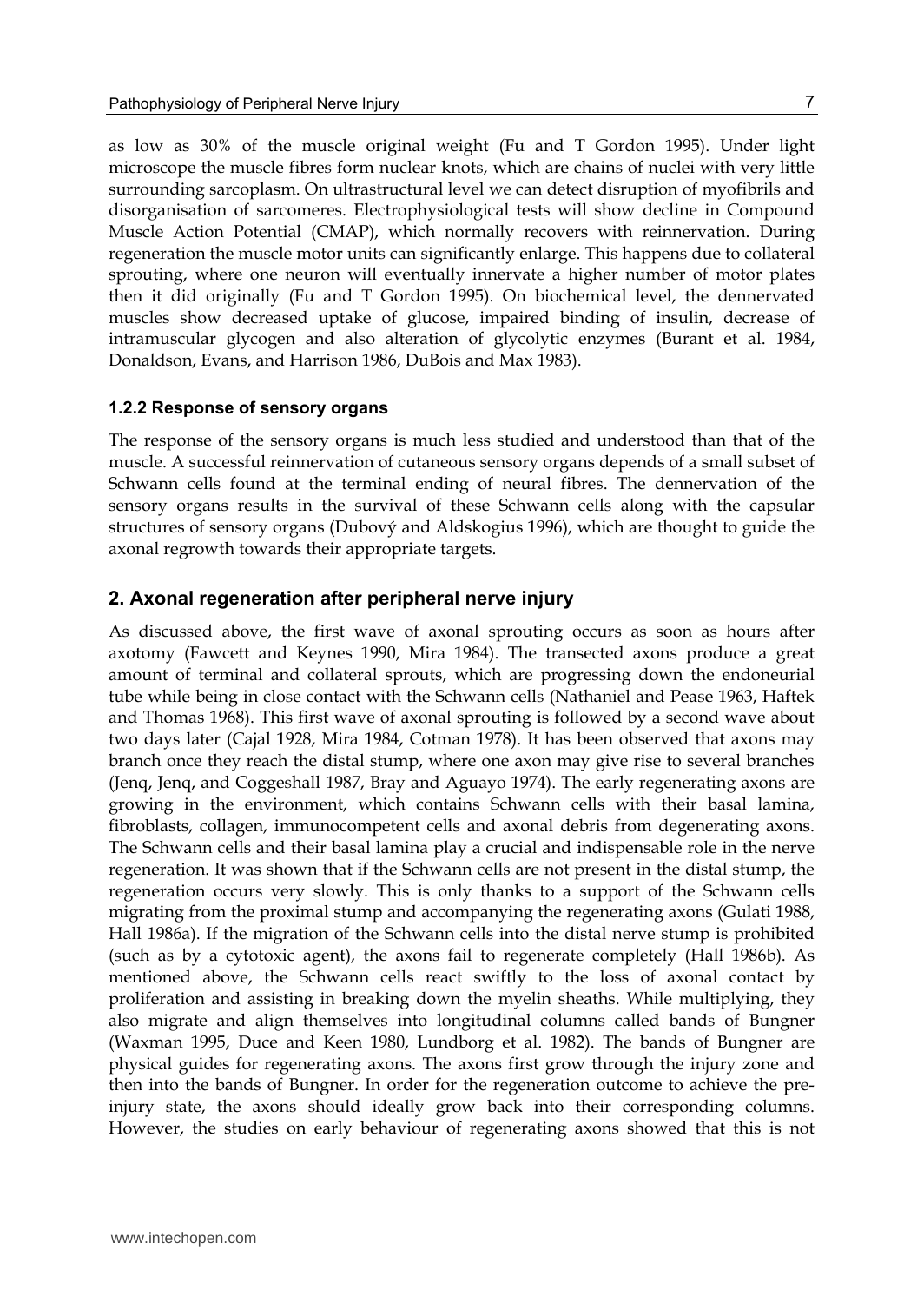happening. Axons send several regenerative sprouts, which can grow in multitude of directions and encounter of up to 100 bands of Bungner (Witzel, Rohde, and Brushart 2005). Some of the axons then grow into them, whereas others may grow freely into the connective tissue of the nerve, or take an extraneural course. In this setting, the choice of final regeneration pathway becomes only a matter of chance. This process is termed axonal misdirection and can significantly hamper the regeneration process. If we consider a situation where a motor fiber grows into the pathway belonging originally to a sensory neuron, this will lead into the failure of functional restoration (Molander and Aldskogius 1992, Bodine-Fowler et al. 1997). It seemed, that there was a preferential affinity of motoneurons to reinnervate motor pathways (Brushart 1993), although a more recent report did not detect any differences in motor against sensory regrowth (Robinson and Madison 2004). One way to reduce the misdirection, which is fully in our hands, is a meticulous surgical technique. It is imperative to use an operating microscope to minimise the impact of a gross misalignment of nerve stumps.

Apart from providing a mechanical guidance for the regenerating axons, the Schwann cells are also responsible for humoral stimulation of the neuronal outgrowth. The expression of NGF is stimulated in Schwann cells shortly after nerve injury (Heumann 1987). This happens very probably as a response to Interleukin-1 secretion by macrophages (Lindholm et al. 1987). Also, the expression of Neurotrophin 3, 4, 5, 6 as well as Brain – Derived Neurotrophic factor sharply increase (Funakoshi et al. 1993). The advancement of axons is further facilitated by growth – promoting molecules, such as laminin and fibronectin (Baron-Van Evercooren et al. 1982, Rauvala et al. 1989). Several studies also demonstrated positive involvement of adhesion molecules, such as neural cell adhesion molecule (NCAM), neural – glia cell adhesion molecule (NgCAM), integrins and cadherins (Walsh and Doherty 1996, Seilheimer and Schachner 1988, Bixby, Lilien, and Reichardt 1988, Hoffman et al. 1986).

In case of myelinated axons, myelination starts as early as eight days after the injury. The remyelination is thought to recapitulate events from the embryonic development. The trigger for the start of myelination is axonal radial growth and reaching a certain diameter. In development it is around  $2 \mu m$  (Armati 2007). The Schwann cells then rotate around the axon in their endoneurial tube and form a myelin layer around a length of axon, which will correspond to an intermodal segment. It is important to note, that there is a constant relation of 1:1 between a number of cells and internodal segments – i.e. one internodal segment is always myelinated by only one Schwann cell. The internodal segments tend to be shorter in regenerated nerves, in comparison to the developing nerves (Vizoso and Young 1948, Ghabriel and Allt 1977, Minwegen and Friede 1985). This is probably an explanation for decreased conduction velocity in regenerated nerves (Cragg and Thomas 1964). The information whether the myelination will occur or not is stored in the axons. The Schwann cells have an ability to detect that and selectively myelinate appropriate axons (Aguayo et al. 1976, Weinberg and Spencer 1975).

# **3. Classification of nerve injuries**

# **3.1 Seddon's classification**

Under normal circumstances, the nerves remain connected with their innervation targets during the whole life of an individual. The most common disturbance to this status quo is a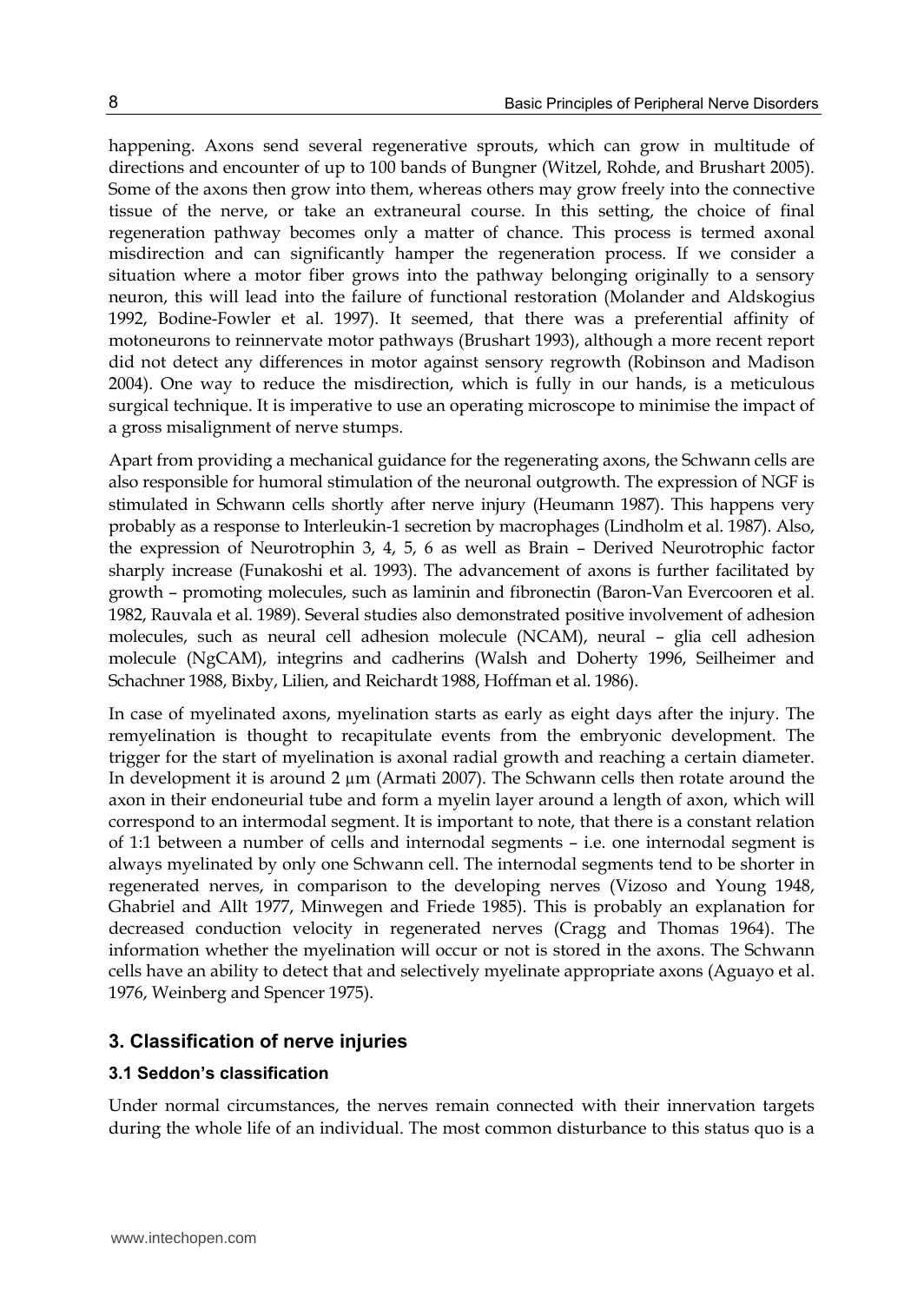nerve damage by mechanical forces, which results in a loss of ability of the nerve to transfer stimuli. These forces can act through compression, traction, laceration and direct injection into the nerve. Moreover, the nerve can get damaged by thermal noxae, electric current, radiation and metabolic disorders. As a result of the injury the CNS completely, or partially, looses the ability to communicate with the neural end organs. The extent to which this happens is greatly variable and depends on the degree of damage to the nerve. The first classification of the severity of nerve injury was published by Seddon (Seddon 1943) and was based on his extensive experience with war victims. He classified the nerve injuries to three degrees, neuropraxia, axonotmesis and neurotmesis and defined the terms as follows:

- 1. *Neurotmesis* describes the state of a nerve in which all essential structures have been sundered. There is not necessarily an obvious anatomical gap in the nerve; indeed, the epineural sheath may appear to be in continuity, although the rest of the nerve at the site of damage has been completely replaced by fibrous tissue. But the effect is the same as if anatomical continuity had been lost. Neurotmesis is therefore of wider applicability than division.
- 2. *Axonotmesis*—here the essential lesion is damage to the nerve fibers of such severity that complete peripheral degeneration follows; and yet the epineurium and more intimate supporting structures of the nerve have been so little disturbed that the internal architecture is fairly well preserved. Recovery is spontaneous, and of good quality, because the regenerating fibers are guided into their proper paths by their intact sheaths.
- 3. *Neuropraxia* is used to describe those cases in which paralysis occurs in the absence of peripheral degeneration. It is more accurate than *transient block* in that the paralysis is often of considerable duration, though recovery always occurs in a shorter time than would be required after complete Wallerian degeneration; it is invariably complete.

#### **3.1.1 Neuropraxia**

Neuropraxia is a situation where the nerve (or more commonly a segment of it) losses its ability to propagate action potential while the structural continuity of the axons is fully preserved. The condition is associated with segmental demyelination of the nerve fibers. Because the degree of myelination differs depending on the type of nerve fibers, so does the extent of functional loss and return. The motor fibers are the most susceptible and their function is lost first and regained last, whereas pain and sympathetic fibers are the opposite (Sunderland 1978). Typical example of this type of nerve injury is sleeping with the pressure on the nerve, also called the "Saturday night palsy". This type of injury usually recovers within 12 weeks without any intervention.

#### **3.1.2 Axonotmesis**

Axonotmesis is an injury resulting in the loss of axonal continuity without any damage to the connective tissue structures within the nerve. Full Wallerian degeneration and axonal regrowth occur here and a Tinnel's sign accompanies the regeneration. The recovery of function is usually very good, although not as good as in neuropraxia. Surgical intervention is normally not necessary.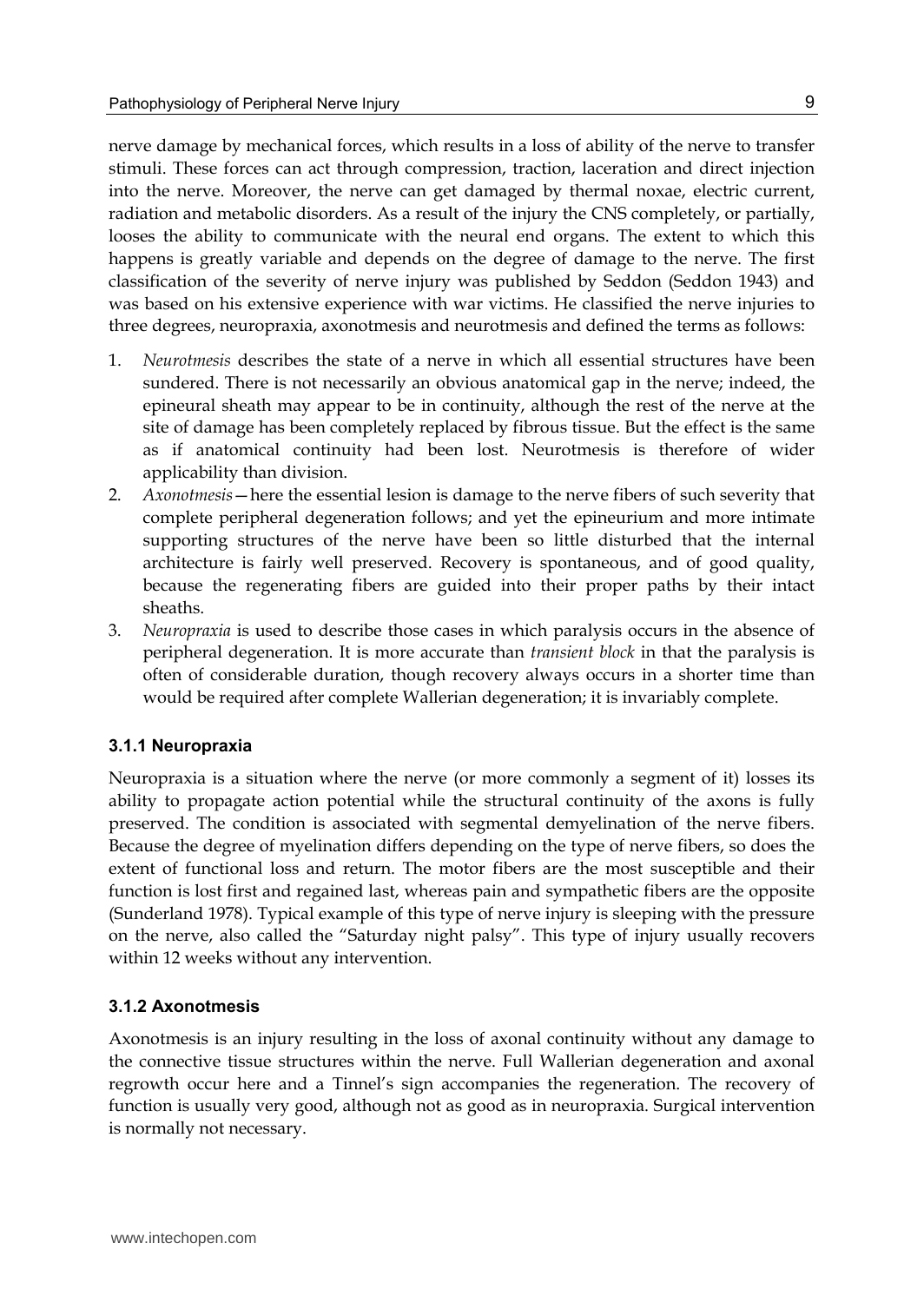# **3.1.3 Neurotmesis**

Damage to the neural connective tissue structures, including endoneurium, perineurium and / or epineurium is termed neurotmesis. Again, Wallerian degeneration and axonal regrowth occur and Tinnel's sign is possible to elicit over the injured nerve. The regeneration process here is hampered by axonal misdirection, loss of nerve/blood barrier and intraneural scarring. Injuries interrupting peri- and epineurium require surgical intervention. The outcome is generally worse than in axonotmesis. This, however, also depends on the relative location from the innervation target and in general it is difficult to predict.

# **3.2 Sunderland's classification**

Early work of Sunderland brought about a much deeper understanding of the nerve ultrastructure (Sunderland, 1947, Sunderland and Bradley 1949). This offered an explanation for a wide variety of clinical findings and outcomes in the neurotmesis category. Natural following of this line of thought was extension of the Seddon's classification, which was formalised by Sutherland (Sunderland 1978). In the new classification the types I and II correspond to neuropraxia and axonotmesis respectively. Type III is an injury involving axons and endoneurium while perineurial and epineurial structures are intact. Sunderland's type IV injury is associated with division of axon, endoneurial and perineurial structures. This is a more significant injury, which often leads to intraneural scarring and requires surgical intervention to ensure the best possible outcome. Finally, type V of Sunderland's classification is a total division of the nerve trunk where all the neuronal and connective tissue structures are interrupted. It is important to note that in real clinical situation nerve injury is often a combination of more than one type of injury. This mixed pattern injury has been classed as a type VI, which was added to the original classification at a later date (Mackinnon 1988).

#### **3.3 Correlations among the grade of injury, clinical and electrophysiological findings and potential for functional recovery**

| Seddon       | Neuropraxia      | Axonotmesis       | Neurotmesis | Neurotmesis | Neurotmesis     |
|--------------|------------------|-------------------|-------------|-------------|-----------------|
| Sunderland   | Type I           | Type II           | Type III    | Type IV     | Type V          |
| Pathological | Anatomical       | Axonal continuity | Axonal and  | Axonal.     | Complete        |
| findings     | continuity       | disrupted         | endoneurium | endoneurium | division of the |
|              | preserved        | (together with    | continuity  | and         | nerve           |
|              | Selective        | myelin sheath)    | disrupted   | perineurium |                 |
|              | demyelination of |                   |             | continuity  |                 |
|              | the injury zone  |                   |             | disrupted   |                 |
| Wallerian    | No               | Yes               | Yes         | Yes         | Yes             |
| degeneration |                  |                   |             |             |                 |
| Motor        | Complete         | Complete          | Complete    | Complete    | Complete        |
| paralysis    |                  |                   |             |             |                 |
| Sensory      | Often partially  | Complete          | Complete    | Complete    | Complete        |
| paralysis    | spared           |                   |             |             |                 |
| Autonomic    | Much of the      | Complete          | Complete    | Complete    | Complete        |
| paralysis    | function spared  |                   |             |             |                 |
| Muscle       | Very little      | Progressive with  | Progressive | Progressive | Progressive     |
| atrophy      |                  | time              | with time   | with time   | with time       |

The correlations are found in the following Table 1: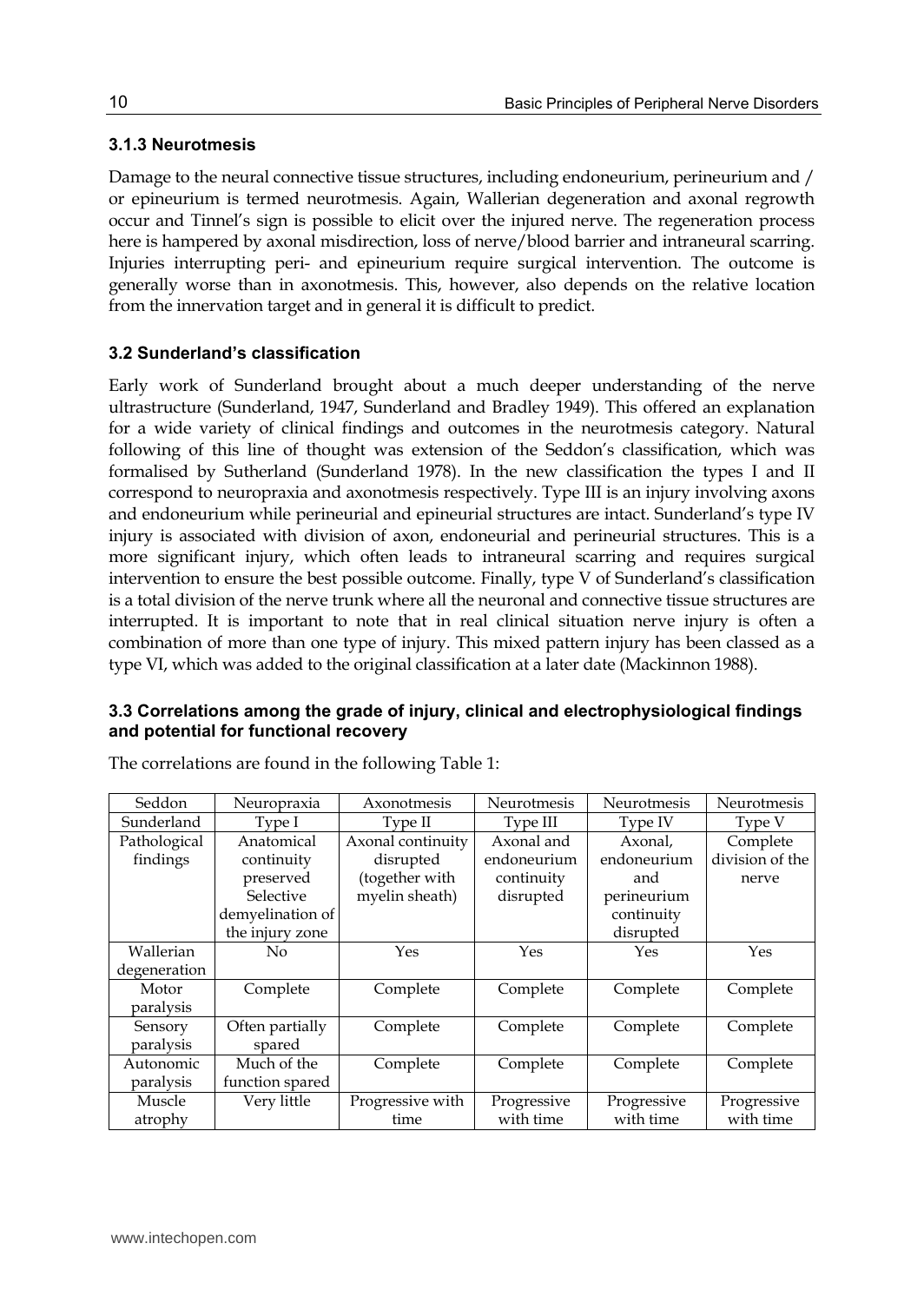| Seddon          | Neuropraxia      | Axonotmesis              | Neurotmesis      | Neurotmesis      | Neurotmesis      |
|-----------------|------------------|--------------------------|------------------|------------------|------------------|
| Sunderland      | Type I           | Type II                  | Type III         | Type IV          | Type V           |
| Tinnel's sign   | Absent           | Present                  | Present          | Present          | Present          |
| Electrophysiol  | Normal           | No conduction            | No conduction    | No conduction    | No conduction    |
| ogical findings | conduction       | distal to injury site    | distal to injury | distal to injury | distal to injury |
|                 | proximal and     | <b>Fibrilation</b> waves | site             | site             | site             |
|                 | distal to injury | present                  | Fibrilation      | Fibrilation      | Fibrilation      |
|                 | site             |                          | waves present    | waves present    | waves present    |
|                 | No conduction    |                          |                  |                  |                  |
|                 | through injury   |                          |                  |                  |                  |
|                 | site             |                          |                  |                  |                  |
|                 | No fibrilation   |                          |                  |                  |                  |
|                 | waves            |                          |                  |                  |                  |
| Spontaneous     | Complete         | Complete                 | Variable         | None             | None             |
| recovery        |                  |                          |                  |                  |                  |
| Surgery         | No               | N <sub>0</sub>           | Varies           | Yes              | Yes              |
| needed?         |                  |                          |                  |                  |                  |
| Rate of         | Days (up to $3$  | $Slow - 1$ mm per        | $Slow - 1$ mm    | Only after       | Only after       |
| recovery        | months)          | day                      | per day          | surgical repair  | surgical repair  |
|                 |                  |                          |                  | - 1 mm per day   | -1 mm per        |
|                 |                  |                          |                  |                  | day              |

Table 1. Classifications of nerve injuries and their correlation with clinical, pathological and electrophysiological findings.

#### **4. References**

- Aguayo, A J, J Epps, L Charron, and G M Bray. 1976. "Multipotentiality of Schwann cells in cross-anastomosed and grafted myelinated and unmyelinated nerves: quantitative microscopy and radioautography." *Brain Research* 104 (1) (March 5): 1-20.
- Armati, Patricia. 2007. The biology of Schwann cells : development, differentiation and immunomodulation. Cambridge, UK: Cambridge University Press.
- Baron-Van Evercooren, A, H K Kleinman, S Ohno, P Marangos, J P Schwartz, and M E Dubois-Dalcq. 1982. "Nerve growth factor, laminin, and fibronectin promote neurite growth in human fetal sensory ganglia cultures." *Journal of Neuroscience Research* 8 (2-3): 179-193.
- Bixby, J L, J Lilien, and L F Reichardt. 1988. "Identification of the major proteins that promote neuronal process outgrowth on Schwann cells in vitro." *The Journal of Cell Biology* 107 (1) (July): 353-361.
- Bodine-Fowler, S C, R S Meyer, A Moskovitz, R Abrams, and M J Botte. 1997. "Inaccurate projection of rat soleus motoneurons: a comparison of nerve repair techniques." *Muscle & Nerve* 20 (1) (January): 29-37.
- Bolin, L M, A N Verity, J E Silver, E M Shooter, and J S Abrams. 1995. "Interleukin-6 production by Schwann cells and induction in sciatic nerve injury." *Journal of Neurochemistry* 64 (2) (February): 850-858.
- Bosse, Frank, Kerstin Hasenpusch-Theil, Patrick Küry, and Hans Werner Müller. 2006. "Gene expression profiling reveals that peripheral nerve regeneration is a consequence of both novel injury-dependent and reactivated developmental processes." *Journal of Neurochemistry* 96 (5) (March): 1441-1457.
- Brännström, T, L Havton, and J O Kellerth. 1992a. "Changes in size and dendritic arborization patterns of adult cat spinal alpha-motoneurons following permanent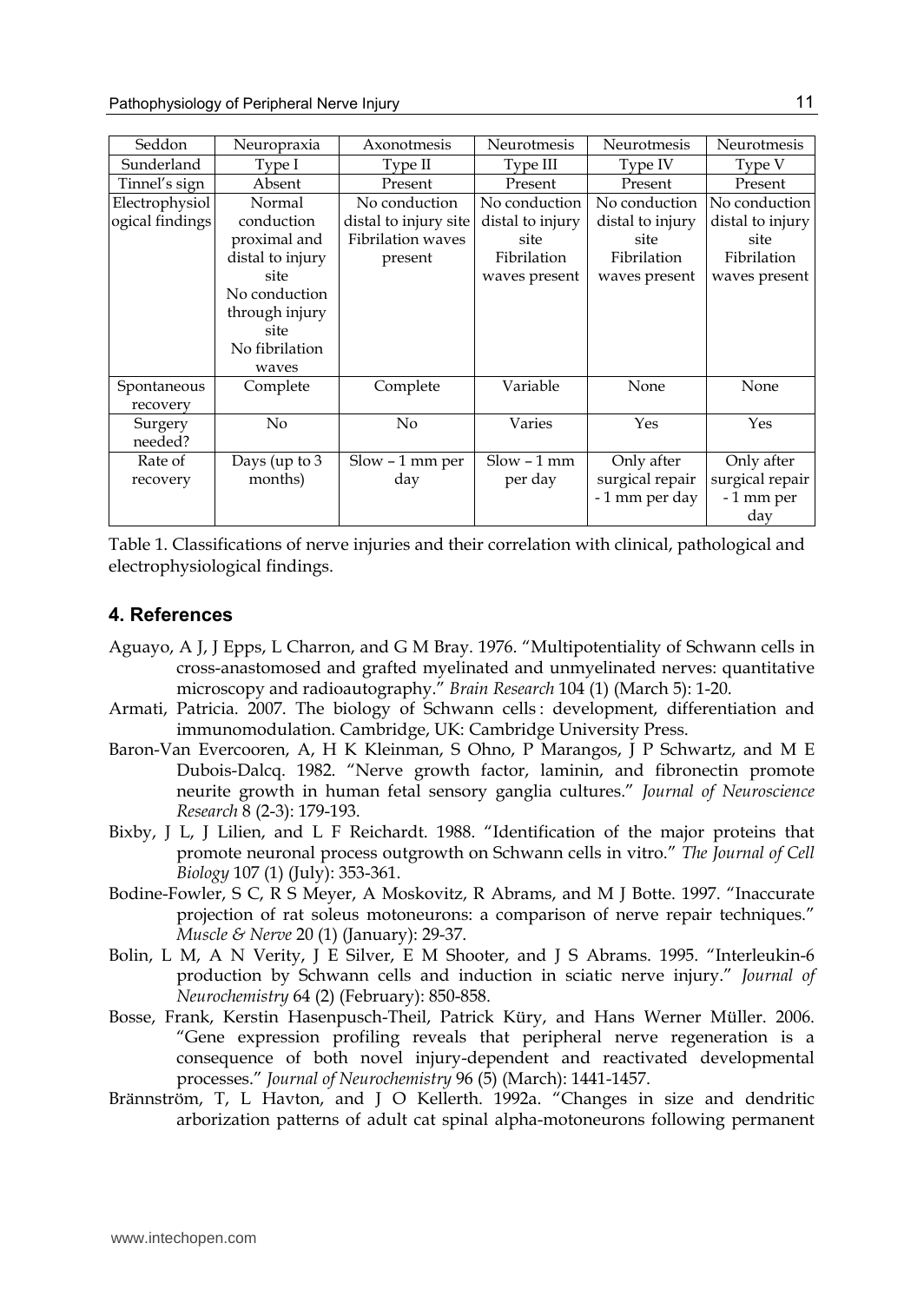axotomy." *The Journal of Comparative Neurology* 318 (4) (April 22): 439-451. 1992b. "Restorative effects of reinnervation on the size and dendritic arborization patterns of axotomized cat spinal alpha-motoneurons." *The Journal of Comparative Neurology* 318 (4) (April 22): 452-461.

- Bray, G M, and  $\overline{A}$  J Aguayo. 1974. "Regeneration of peripheral unmyelinated nerves. Fate of the axonal sprouts which develop after injury." *Journal of Anatomy* 117 (Pt 3) (July): 517-529.
- Brück, W. 1997. "The role of macrophages in Wallerian degeneration." *Brain Pathology* 7 (2) (April): 741-752.
- Brushart, T M. 1993. "Motor axons preferentially reinnervate motor pathways." *The Journal of Neuroscience: The Official Journal of the Society for Neuroscience* 13 (6) (June): 2730-2738.
- Burant, C F, S K Lemmon, M K Treutelaar, and M G Buse. 1984. "Insulin resistance of denervated rat muscle: a model for impaired receptor-function coupling." *The American Journal of Physiology* 247 (5 Pt 1) (November): E657-666.
- Cajal, S. 1928. *Degeneration and regeneration of the nervous system*. London: Oxford University Press.
- Causey, G, and A A Barton. 1959. "The cellular content of the endoneurium of peripheral nerve." *Brain: A Journal of Neurology* 82 (December): 594-598.
- Cotman, Carl. 1978. *Neuronal plasticity*. New York: Raven Press.
- Cragg, B G, and P K Thomas. 1964. "The conduction velocity of regenerated peripheral nerve fibers." *The Journal of Physiology* 171 (May): 164-175.
- Donaldson, D, O B Evans, and R W Harrison. 1986. "Insulin binding in denervated muscle." *Muscle & Nerve* 9 (3) (April): 211-215.
- DuBois, D C, and S R Max. 1983. "Effect of denervation and reinnervation on oxidation of [6- 14C]glucose by rat skeletal muscle homogenates." *Journal of Neurochemistry* 40 (3) (March): 727-733.
- Dubový, P, and H Aldskogius. 1996. "Degeneration and regeneration of cutaneous sensory nerve formations." *Microscopy Research and Technique* 34 (4) (July 1): 362-375.
- Duce, I R, and P Keen. 1980. "The formation of axonal sprouts in organ culture and their relationship to sprouting in vivo." *International Review of Cytology* 66: 211-256.
- Ehlers, Michael D. 2004. "Deconstructing the axon: Wallerian degeneration and the ubiquitin-proteasome system." *Trends in Neurosciences* 27 (1) (January): 3-6.
- Erez, Hadas, Guy Malkinson, Masha Prager-Khoutorsky, Chris I De Zeeuw, Casper C Hoogenraad, and Micha E Spira. 2007. "Formation of microtubule-based traps controls the sorting and concentration of vesicles to restricted sites of regenerating neurons after axotomy." *The Journal of Cell Biology* 176 (4) (February 12): 497-507.
- Esper, Raymond M, and Jeffrey A Loeb. 2004. "Rapid axoglial signaling mediated by neuregulin and neurotrophic factors." *The Journal of Neuroscience* 24 (27) (July 7): 6218-6227.
- Fawcett, J W, and R J Keynes. 1990. "Peripheral nerve regeneration." *Annual Review of Neuroscience* 13: 43-60.
- Friede, R L, and R Bischhausen. 1980. "The fine structure of stumps of transected nerve fibers in subserial sections." *Journal of the Neurological Sciences* 44 (2-3) (January): 181-203.
- Fu, S Y, and T Gordon. 1995. "Contributing factors to poor functional recovery after delayed nerve repair: prolonged denervation." *The Journal of Neuroscience: The Official Journal of the Society for Neuroscience* 15 (5 Pt 2) (May): 3886-3895. 1997. "The cellular and molecular basis of peripheral nerve regeneration." *Molecular Neurobiology* 14 (1-2) (April): 67-116.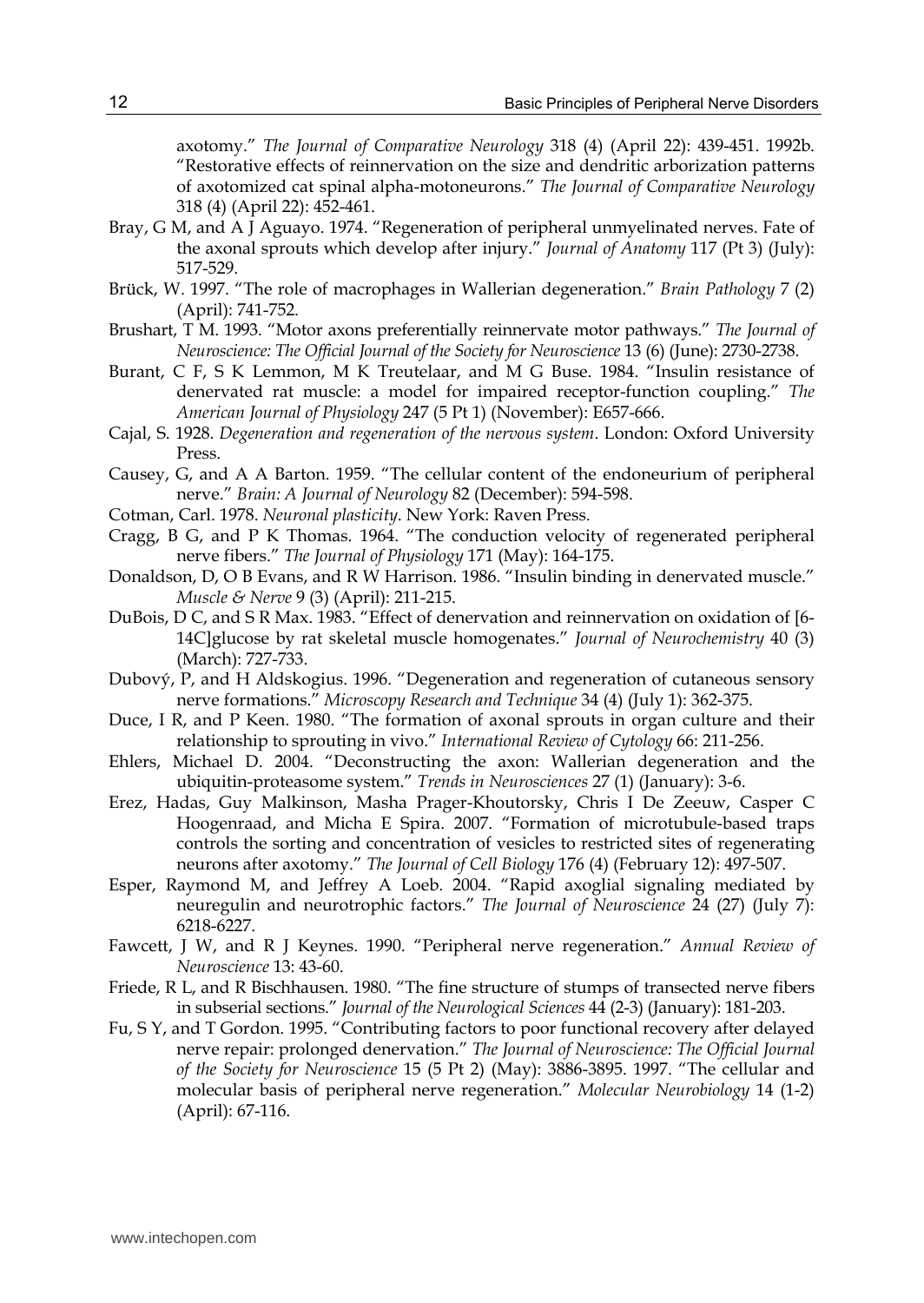- Funakoshi, H, J Frisén, G Barbany, T Timmusk, O Zachrisson, V M Verge, and H Persson. 1993. "Differential expression of mRNAs for neurotrophins and their receptors after axotomy of the sciatic nerve." *The Journal of Cell Biology* 123 (2) (October): 455-465.
- George, E B, J D Glass, and J W Griffin. 1995. "Axotomy-induced axonal degeneration is mediated by calcium influx through ion-specific channels." *The Journal of Neuroscience: The Official Journal of the Society for Neuroscience* 15 (10) (October): 6445- 6452.
- Geuna, Stefano, Stefania Raimondo, Giulia Ronchi, Federica Di Scipio, Pierluigi Tos, Krzysztof Czaja, and Michele Fornaro. 2009. "Chapter 3: Histology of the peripheral nerve and changes occurring during nerve regeneration." *International Review of Neurobiology* 87: 27-46.
- Ghabriel, M N, and G Allt. 1977. "Regeneration of the node of Ranvier: a light and electron microscope study." *Acta Neuropathologica* 37 (2) (February 28): 153-163.
- Goldberg, S, B Frank, and S Krayanek. 1983. "Axon end-bulb swellings and rapid retrograde degeneration after retinal lesions in young animals." *Experimental Neurology* 79 (3) (March): 753-762.
- Gray, Henry. 1995. *Gray's anatomy : the anatomical basis of medicine and surgery.* 38th ed. New York: Churchill Livingstone.
- Groves, M J, T Christopherson, B Giometto, and F Scaravilli. 1997. "Axotomy-induced apoptosis in adult rat primary sensory neurons." *Journal of Neurocytology* 26 (9) (September): 615-624.
- Gulati, A K. 1988. "Evaluation of acellular and cellular nerve grafts in repair of rat peripheral nerve." *Journal of Neurosurgery* 68 (1) (January): 117-123.
- Haftek, J, and P K Thomas. 1968. "Electron-microscope observations on the effects of localized crush injuries on the connective tissues of peripheral nerve." *Journal of Anatomy* 103 (Pt 2) (September): 233-243.
- Hall, S M. 1986a. "Regeneration in cellular and acellular autografts in the peripheral nervous system." *Neuropathology and Applied Neurobiology* 12 (1) (February): 27-46. 1986b. "The effect of inhibiting Schwann cell mitosis on the re-innervation of acellular autografts in the peripheral nervous system of the mouse." *Neuropathology and Applied Neurobiology* 12 (4) (August): 401-414.
- Hanz, Shlomit, and Mike Fainzilber. 2006. "Retrograde signaling in injured nerve--the axon reaction revisited." *Journal of Neurochemistry* 99 (1) (October): 13-19.
- Heumann, R. 1987. "Regulation of the synthesis of nerve growth factor." *The Journal of Experimental Biology* 132 (September): 133-150.
- Hoffman, P N, and D W Cleveland. 1988. "Neurofilament and tubulin expression recapitulates the developmental program during axonal regeneration: induction of a specific beta-tubulin isotype." *Proceedings of the National Academy of Sciences of the United States of America* 85 (12) (June): 4530-4533.
- Hoffman, P N, D W Cleveland, J W Griffin, P W Landes, N J Cowan, and D L Price. 1987. "Neurofilament gene expression: a major determinant of axonal caliber." *Proceedings of the National Academy of Sciences of the United States of America* 84 (10) (May): 3472-3476.
- Hoffman, S, D R Friedlander, C M Chuong, M Grumet, and G M Edelman. 1986. "Differential contributions of Ng-CAM and N-CAM to cell adhesion in different neural regions." *The Journal of Cell Biology* 103 (1) (July): 145-158.
- Jander, S, and G Stoll. 1998. "Differential induction of interleukin-12, interleukin-18, and interleukin-1beta converting enzyme mRNA in experimental autoimmune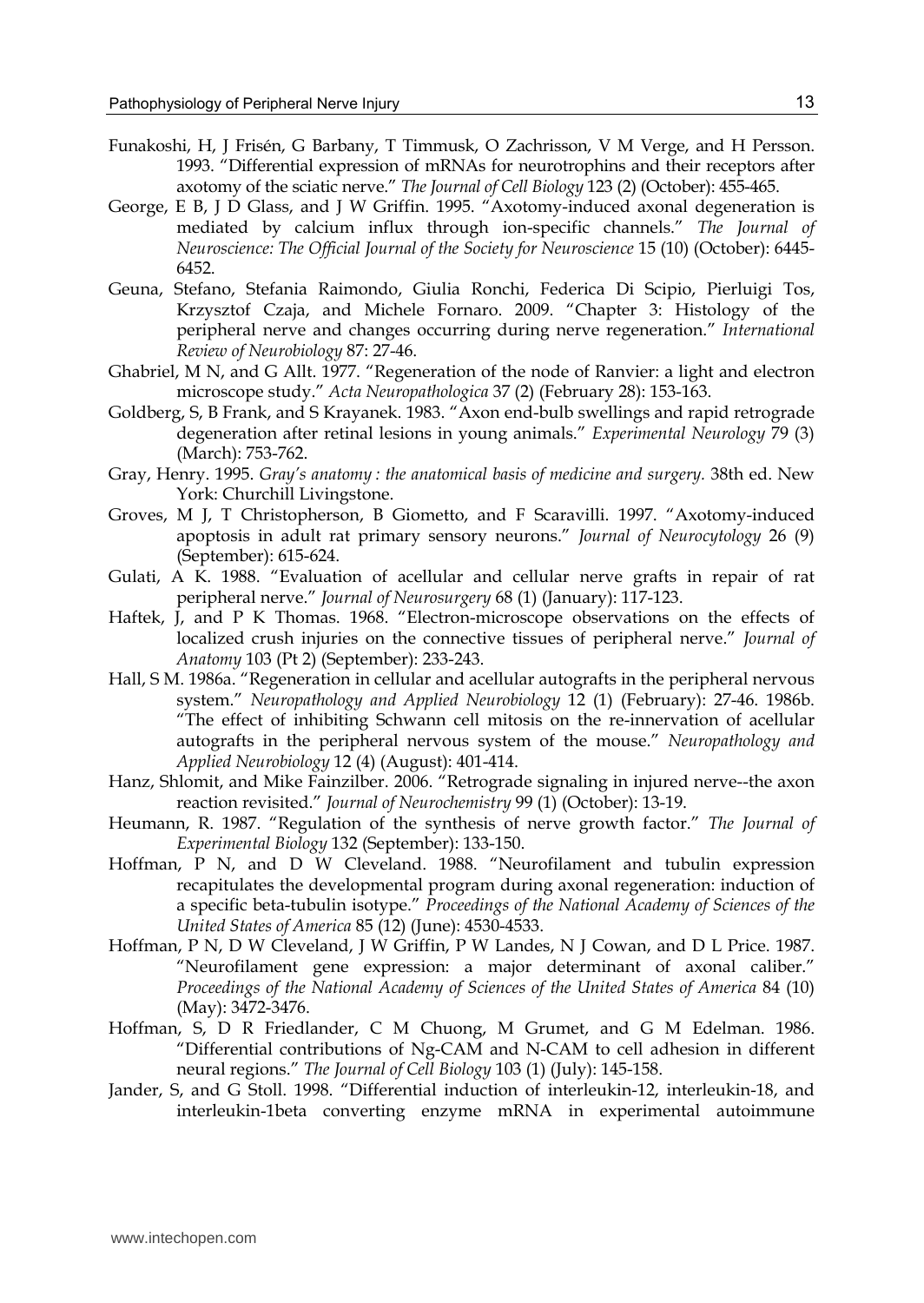encephalomyelitis of the Lewis rat." *Journal of Neuroimmunology* 91 (1-2) (November 2): 93-99.

- Jander, S, J Pohl, C Gillen, and G Stoll. 1996. "Differential expression of interleukin-10 mRNA in Wallerian degeneration and immune-mediated inflammation of the rat peripheral nervous system." *Journal of Neuroscience Research* 43 (2) (January 15): 254-259.
- Jenq, C B, L L Jenq, and R E Coggeshall. 1987. "Numerical patterns of axon regeneration that follow sciatic nerve crush in the neonatal rat." *Experimental Neurology* 95 (2) (February): 492-499.
- Kamber, Dotan, Hadas Erez, and Micha E Spira. 2009. "Local calcium-dependent mechanisms determine whether a cut axonal end assembles a retarded endbulb or competent growth cone." *Experimental Neurology* 219 (1) (September): 112-125.
- Karns, L R, S C Ng, J A Freeman, and M C Fishman. 1987. "Cloning of complementary DNA for GAP-43, a neuronal growth-related protein." *Science* 236 (4801) (May 1): 597-600.
- Koliatsos, V E, W L Price, C A Pardo, and D L Price. 1994. "Ventral root avulsion: an experimental model of death of adult motor neurons." *The Journal of Comparative Neurology* 342 (1) (April 1): 35-44.
- Kreutzberg, G. W. 1995. *Reaction of the neuronal cell body to axonal damage*. S. G. Waxman, J. D. Kocsis, and P. K. Stys. The Axon: Structure, Function and Pathophysiology. New York: Oxford University Press.
- Kubo, Tateki, Toshihide Yamashita, Atsushi Yamaguchi, Ko Hosokawa, and Masaya Tohyama. 2002. "Analysis of genes induced in peripheral nerve after axotomy using cDNA microarrays." *Journal of Neurochemistry* 82 (5) (September): 1129-1136.
- Kurek, J B, L Austin, S S Cheema, P F Bartlett, and M Murphy. 1996. "Up-regulation of leukaemia inhibitory factor and interleukin-6 in transected sciatic nerve and muscle following denervation." *Neuromuscular Disorders* 6 (2) (March): 105-114.
- LeBlanc, A C, and J F Poduslo. 1990. "Axonal modulation of myelin gene expression in the peripheral nerve." *Journal of Neuroscience Research* 26 (3) (July): 317-326.
- Lindholm, D, R Heumann, M Meyer, and H Thoenen. 1987. "Interleukin-1 regulates synthesis of nerve growth factor in non-neuronal cells of rat sciatic nerve." *Nature* 330 (6149) (December 17): 658-659.
- Liu, H M, L H Yang, and Y J Yang. 1995. "Schwann cell properties: 3. C-fos expression, bFGF production, phagocytosis and proliferation during Wallerian degeneration." *Journal of Neuropathology and Experimental Neurology* 54 (4) (July): 487-496.
- Lubińska, L. 1982. "Patterns of Wallerian degeneration of myelinated fibres in short and long peripheral stumps and in isolated segments of rat phrenic nerve. Interpretation of the role of axoplasmic flow of the trophic factor." *Brain Research* 233 (2) (February 11): 227-240.
- Lundborg, G, L B Dahlin, N Danielsen, H A Hansson, A Johannesson, F M Longo, and S Varon. 1982. "Nerve regeneration across an extended gap: a neurobiological view of nerve repair and the possible involvement of neuronotrophic factors." *The Journal of Hand Surgery* 7 (6) (November): 580-587.
- Mackinnon, Susan. 1988. *Surgery of the peripheral nerve*. New York; Stuttgart; New York: Thieme Medical Publishers; G. Thieme Verlag.
- Martin, L J, A Kaiser, and A C Price. 1999. "Motor neuron degeneration after sciatic nerve avulsion in adult rat evolves with oxidative stress and is apoptosis." *Journal of Neurobiology* 40 (2) (August): 185-201.
- McQuarrie, I G. 1985. "Effect of conditioning lesion on axonal sprout formation at nodes of Ranvier." *The Journal of Comparative Neurology* 231 (2) (January 8): 239-249.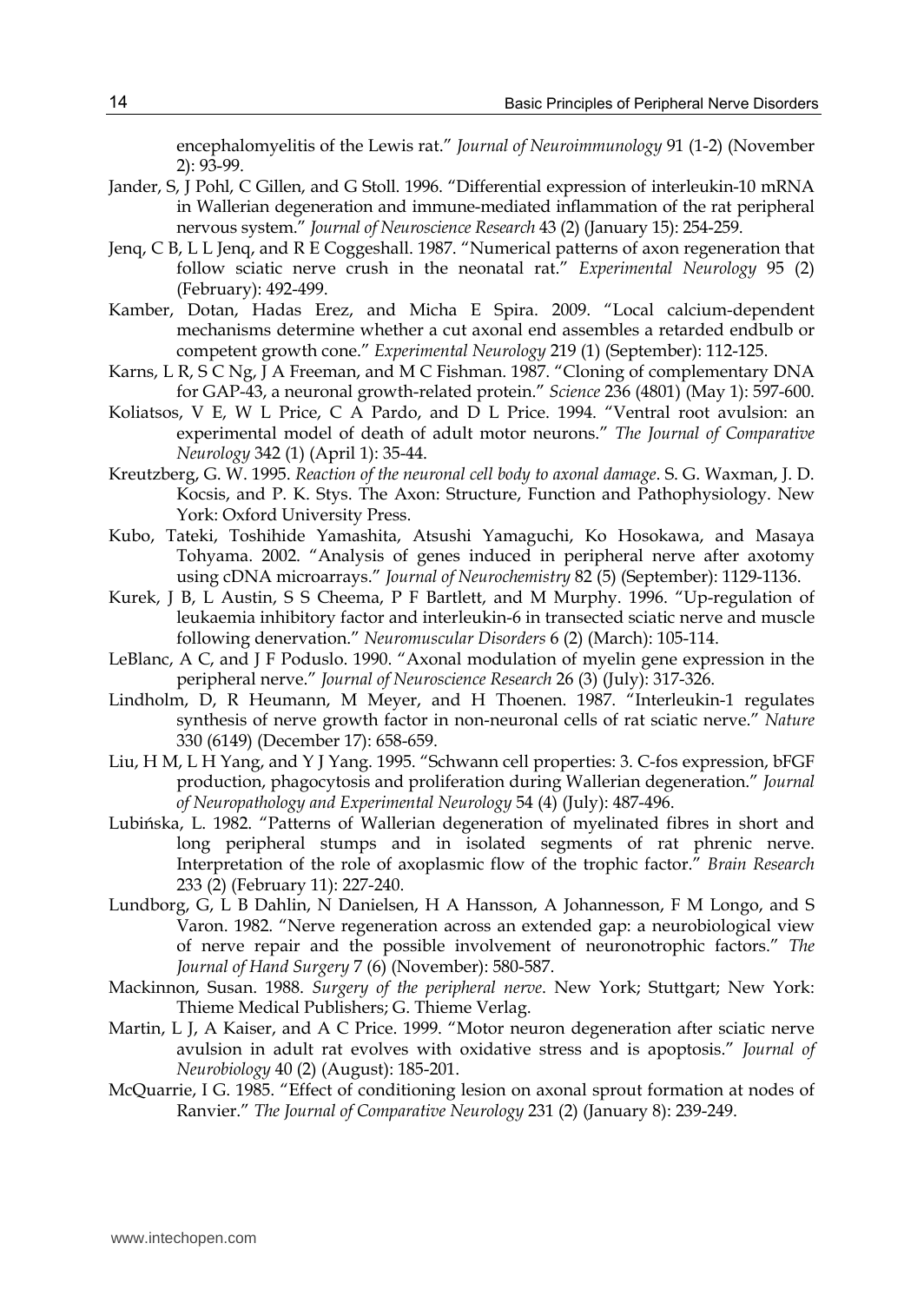- Meller, K. 1987. "Early structural changes in the axoplasmic cytoskeleton after axotomy studied by cryofixation." *Cell and Tissue Research* 250 (3) (December): 663-672.
- Midrio, Menotti. 2006. "The denervated muscle: facts and hypotheses. A historical review." *European Journal of Applied Physiology* 98 (1) (September): 1-21.
- Miller, F D, W Tetzlaff, M A Bisby, J W Fawcett, and R J Milner. 1989. "Rapid induction of the major embryonic alpha-tubulin mRNA, T alpha 1, during nerve regeneration in adult rats." *The Journal of Neuroscience: The Official Journal of the Society for Neuroscience* 9 (4) (April): 1452-1463.
- Minwegen, P, and R L Friede. 1985. "A correlative study of internode proportions and sensitivity to procaine in regenerated frog sciatic nerves." *Experimental Neurology* 87 (1) (January): 147-164.
- Mira, J C. 1984. "Effects of repeated denervation on muscle reinnervation." *Clinics in Plastic Surgery* 11 (1) (January): 31-38.
- Molander, C, and H Aldskogius. 1992. "Directional specificity of regenerating primary sensory neurons after peripheral nerve crush or transection and epineurial suture A sequential double-labeling study in the rat." *Restorative Neurology and Neuroscience* 4 (5) (January 1): 339-344.
- Myers, R R, H C Powell, M L Costello, P W Lampert, and B W Zweifach. 1978. "Endoneurial fluid pressure: direct measurement with micropipettes." *Brain Research* 148 (2) (June 16): 510-515.
- Nathaniel, E J, and D C Pease. 1963. "Regenerative changes in rat dorsal roots following Wallerian degeneration." *Journal of Ultrastructure Research* 52 (December): 533-549.
- Navarro, Xavier. 2009. "Chapter 27: Neural plasticity after nerve injury and regeneration." *International Review of Neurobiology* 87: 483-505.
- Oblinger, M M, and R J Lasek. 1988. "Axotomy-induced alterations in the synthesis and transport of neurofilaments and microtubules in dorsal root ganglion cells." *The Journal of Neuroscience* 8 (5) (May): 1747-1758.
- Perry, V H, M C Brown, and S Gordon. 1987. "The macrophage response to central and peripheral nerve injury. A possible role for macrophages in regeneration." *The Journal of Experimental Medicine* 165 (4) (April 1): 1218-1223.
- Purves, D. 1975. "Functional and structural changes in mammalian sympathetic neurones following interruption of their axons." *The Journal of Physiology* 252 (2) (November): 429-463.
- Rauvala, H, R Pihlaskari, J Laitinen, and J Merenmies. 1989. "Extracellular adhesive molecules in neurite growth." *Bioscience Reports* 9 (1) (February): 1-12.
- Robinson, Grant A, and Roger D Madison. 2004. "Motor neurons can preferentially reinnervate cutaneous pathways." *Experimental Neurology* 190 (2) (December): 407- 413.
- Schlaepfer, W W. 1977. "Structural alterations of peripheral nerve induced by the calcium ionophore A23187." *Brain Research* 136 (1) (November 4): 1-9.
- Schlaepfer, W W, and R P Bunge. 1973. "Effects of calcium ion concentration on the degeneration of amputated axons in tissue culture." *The Journal of Cell Biology* 59 (2 Pt 1) (November): 456-470.
- Seddon, H. J. 1943. "Three types of nerve injury." *Brain* 66 (4) (December 1): 237 -288.
- Seilheimer, B, and M Schachner. 1988. "Studies of adhesion molecules mediating interactions between cells of peripheral nervous system indicate a major role for L1 in mediating sensory neuron growth on Schwann cells in culture." *The Journal of Cell Biology* 107 (1) (July): 341-351.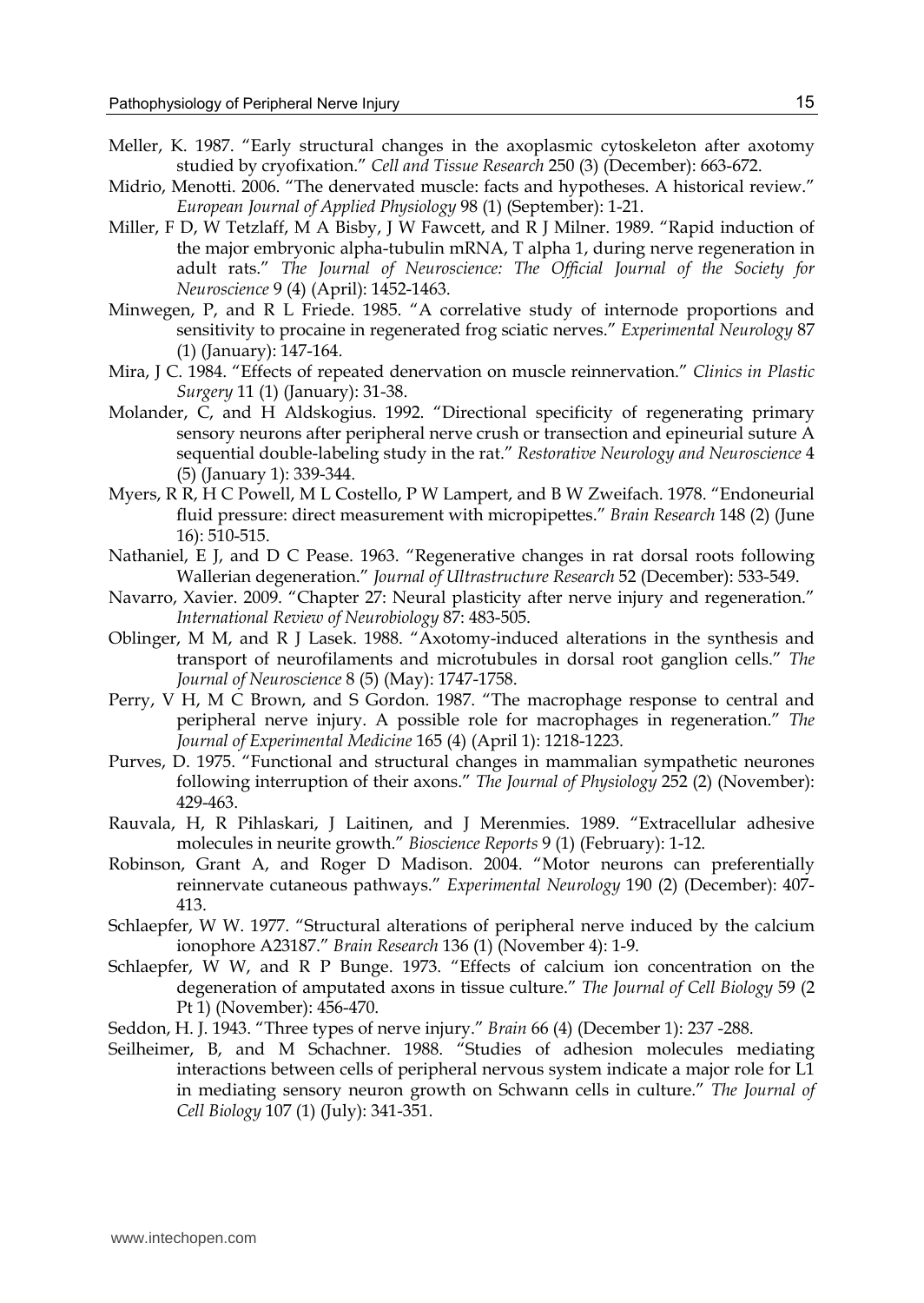- Selander, D, and J Sjöstrand. 1978. "Longitudinal spread of intraneurally injected local anesthetics. An experimental study of the initial neural distribution following intraneural injections." *Acta Anaesthesiologica Scandinavica* 22 (6): 622-634.
- Skene, J H, R D Jacobson, G J Snipes, C B McGuire, J J Norden, and J A Freeman. 1986. "A protein induced during nerve growth (GAP-43) is a major component of growthcone membranes." *Science* 233 (4765) (August 15): 783-786.
- Stoll, G, J W Griffin, C Y Li, and B D Trapp. 1989. "Wallerian degeneration in the peripheral nervous system: participation of both Schwann cells and macrophages in myelin degradation." *Journal of Neurocytology* 18 (5) (October): 671-683.
- Sunderland, S, and K C Bradley. 1949. "The cross-sectional area of peripheral nerve trunks devoted to nerve fibers." *Brain: A Journal of Neurology* 72 (3) (September): 428-449.
- Sunderland, Sydney. 1978. *Nerves and nerve injuries*. 2nd ed. Edinburgh; New York: Churchill Livingstone; distributed by Longman.
- Thomas, P K, and D G Jones. 1967. "The cellular response to nerve injury. II. Regeneration of the perineurium after nerve section." *Journal of Anatomy* 101 (Pt 1) (January): 45-55.
- Vanden Noven, S, N Wallace, D Muccio, A Turtz, and M J Pinter. 1993. "Adult spinal motoneurons remain viable despite prolonged absence of functional synaptic contact with muscle." *Experimental Neurology* 123 (1) (September): 147-156.
- Vizoso, A D, and J Z Young. 1948. "Internode length and fibre diameter in developing and regenerating nerves." *Journal of Anatomy* 82 (Pt 1-2) (April): 110-134.1.
- Waller, Augustus. 1850. "Experiments on the Section of the Glossopharyngeal and Hypoglossal Nerves of the Frog, and Observations of the Alterations Produced Thereby in the Structure of Their Primitive Fibres." *Philosophical Transactions of the Royal Society of London* 140 (January 1): 423-429.
- Walsh, F S, and P Doherty. 1996. "Cell adhesion molecules and neuronal regeneration." *Current Opinion in Cell Biology* 8 (5) (October): 707-713.
- Watts, Ryan J, Eric D Hoopfer, and Liqun Luo. 2003. "Axon pruning during Drosophila metamorphosis: evidence for local degeneration and requirement of the ubiquitinproteasome system." *Neuron* 38 (6) (June 19): 871-885.
- Waxman, Stephen. 1995. *The axon : structure, function and pathophysiology*. New York; Oxford: Oxford University Press.
- Weinberg, H J, and P S Spencer. 1975. "Studies on the control of myelinogenesis. I. Myelination of regenerating axons after entry into a foreign unmyelinated nerve." *Journal of Neurocytology* 4 (4) (August): 395-418.
- Witzel, Christian, Charles Rohde, and Thomas M Brushart. 2005. "Pathway sampling by regenerating peripheral axons." *The Journal of Comparative Neurology* 485 (3) (May 9): 183-190.
- Ygge, J. 1989. "Neuronal loss in lumbar dorsal root ganglia after proximal compared to distal sciatic nerve resection: a quantitative study in the rat." *Brain Research* 478 (1) (January 23): 193-195.
- Zhai, Qiwei, Jing Wang, Anna Kim, Qing Liu, Ryan Watts, Eric Hoopfer, Timothy Mitchison, Liqun Luo, and Zhigang He. 2003. "Involvement of the ubiquitin-proteasome system in the early stages of wallerian degeneration." *Neuron* 39 (2) (July 17): 217-225.